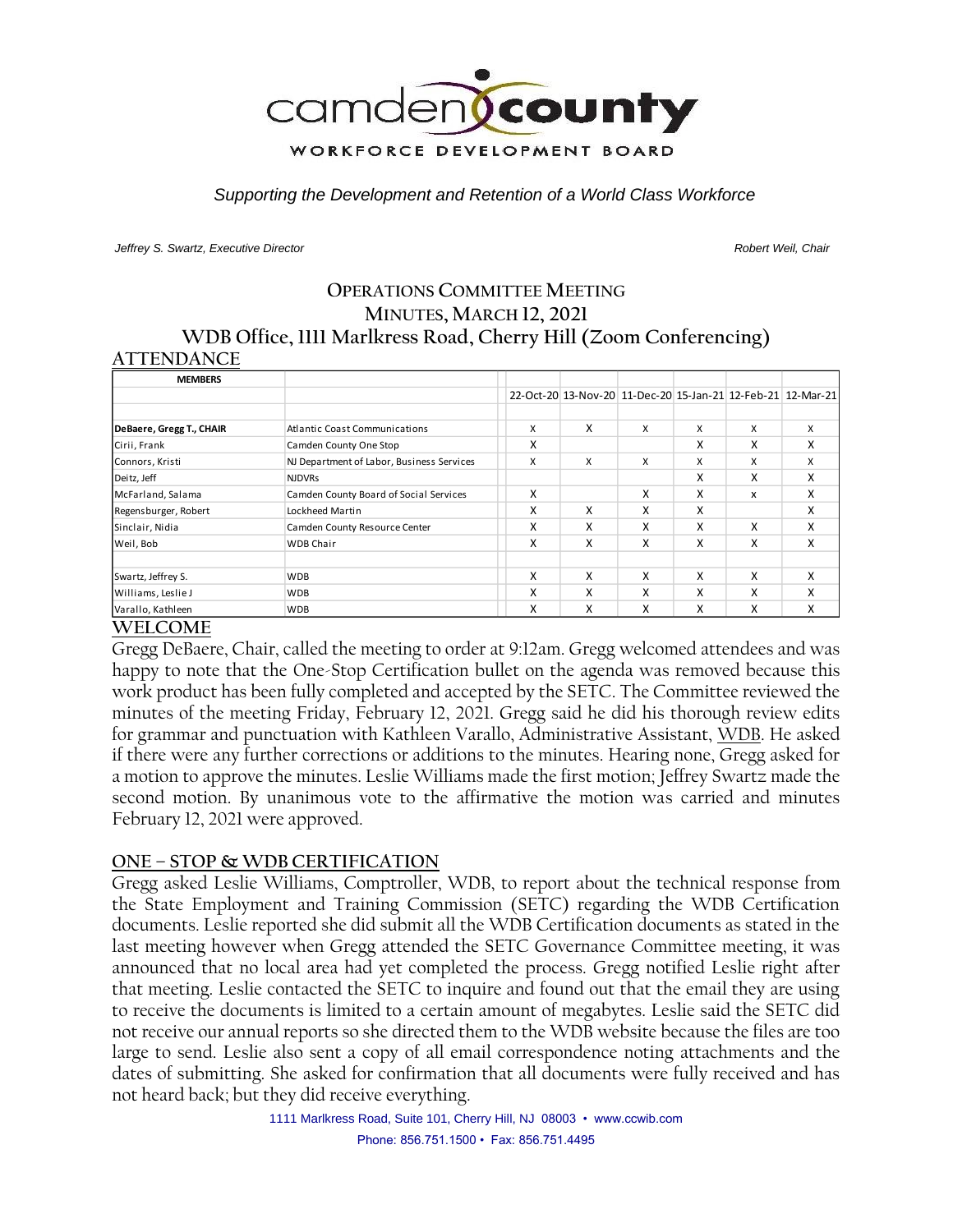Gregg asked if there has been any guidance issued regarding the local and regional strategic plans. Leslie said no guidance has yet been received but the committee could begin moving forward with the process of updates and review. She said we can review the plan and decide what changes are going to be made. The regional plan will be addressed in joint effort with the five southern counties. She said Jeff and Kathleen will be scheduling a meeting with the WDB Directors in those counties. Jeffrey S. Swartz, Executive Director, WDB, asked Gregg is he heard at the Governance Meeting whether or not the state received final approval for the State Combined Plan. He recalled they received a conditional approval due to board member ratios. Gregg said the SETC put up a slate of board member candidates in January for approval by the Governor, but have not received full approval. Jeff said he will contact the other local areas in the southern region. Some of the updates are likely to pertain to the transition of services due to current conditions. Gregg said they may follow much of the previous guidance and ask the local areas to share some best practices. Gregg will make further inquiry with the SETC about whether or not to get started with current understanding or wait until new guidance is released. Leslie suggested she could review the current plan and begin to insert updated information. Gregg said he will confirm with SETC and will rather wait until the next meeting to discuss.

#### **ONE-STOP AND YOUTH ONE-STOP (YOS) UPDATES**

Frank Cirii, Local Area Operations Director, reported One-Stop facility is open and safely coordinating with the County Health Department. There have been no incidences of COVID and no transmission ever recoded within the building. Management is promoting immunization among staff and allowing them certain accommodations in scheduling so they can make and meeting vaccine appointments. Screening and safe entry is being tracked in all departments, while Kristi Connors, Manager, Employment Services, DOL, has been a big help to coordinating with state staff and partners. There has some onboarding of new staff with access cards being issued by IT.

Frank reported the Commissioners and others are still referring UI claim problems to the One-Stop and staff is addressing these concerns as best they can. He said we have seen many customers with a one year anniversary problem in the last ten days.

Frank reported staff is still in the soft practice mode with the QLess scheduling system because there are not many of customer appointments being made. Staff is also participating in any training opportunities that come through. Nidia Sinclair, Director, Resource Center, confirmed that staff did take part in update training to the CASAS testing program on February 18th. Frank said there are more modifications to CASAS and there will be another training to be announced.

Frank reported that Camden County College is in the process of research proposals for Incumbent Worker Training Opportunities. As he explained at the last meeting these funds are in the budget for employers who will work with the college to create types of training to upskill their current workforce. Frank told the college representatives he is more than happy to present any proposals to the WDB for approval but would rather they find a model program shown to have been proven logistically successful. Gregg asked and Frank confirmed that they were open to that idea but has not yet been able to get in touch with other colleges reps able to share such a program. Frank sent the college links to some proven programs in Morris County which he found on their website. It might take some time under current conditions to make the right contacts. He said he will set up a meeting with Jeff and the college once they get back to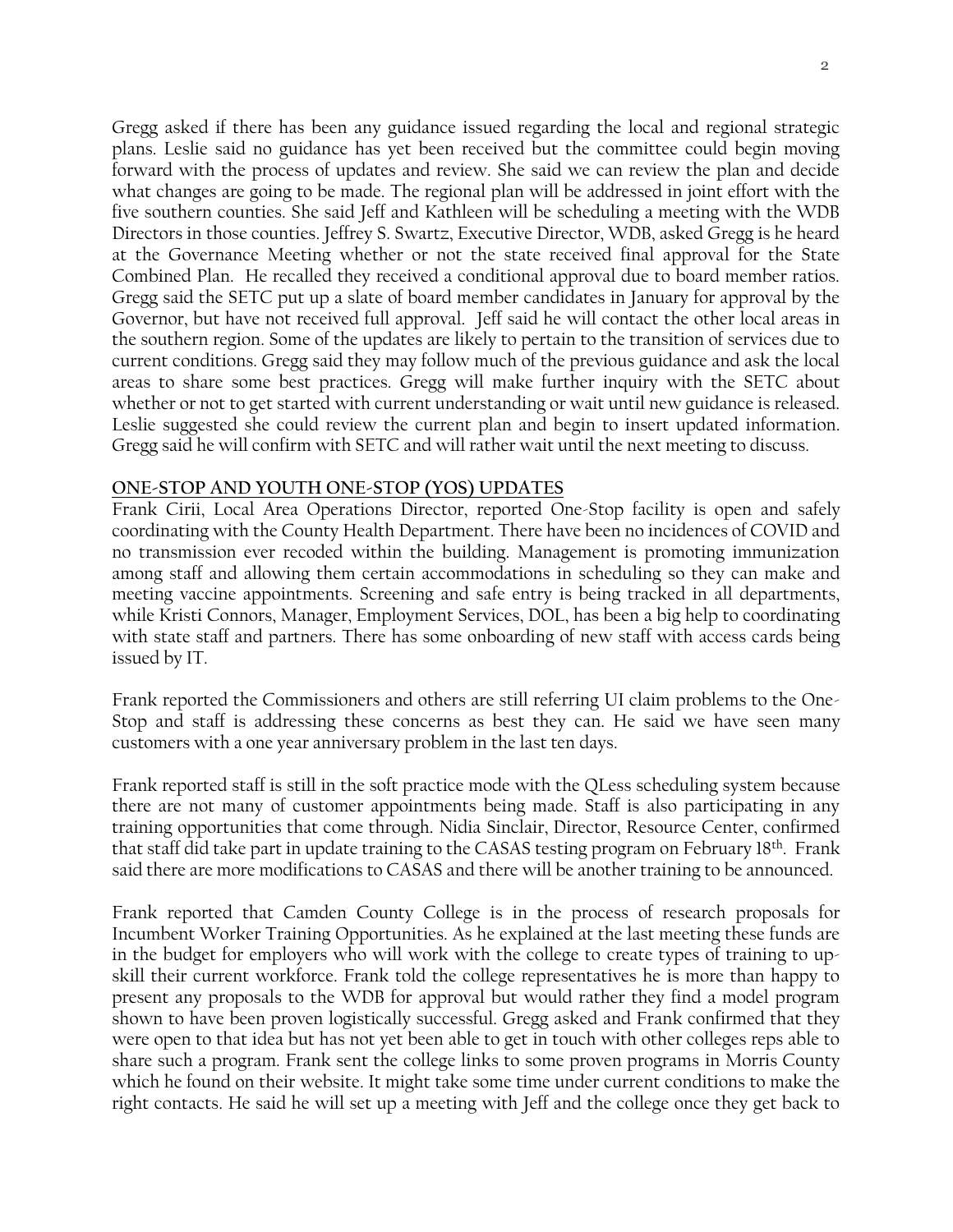him with an application offering. Gregg appreciated Frank's efforts to move the idea forward. He said it is a very good time to utilize incumbent worker funds in the workforce and help local area business.

Frank reported there is a new bi-lingual version of the video orientation of services posted on the county website. The website is continually updated with additional partner information as well. All division leads participated in a meeting to implement DocuSign, an electronic signature platform. He and Nidia are tasking the counselling unit and fiscal office to identify the forms they want to implement with the ability for electronic signature. They are coordination with Scott Stetzer, Manager, Technical Support, to integrate the documents into eligibility and electronic mail formats. Staff is being trained on the process of using the DocuSign. He looks forward to using the signature platform within the next month or so first for customer onboarding and then for vendor and fiscal processing which may be a bit more challenging. He noted that the package does have a one year expiration dates so he is pushing to get it fully integrated into document processing as soon as possible.

The WDB County Business Action Plan is being implemented through outreach with the Business Service and Outreach Team. He said part of the plan will include matching employers to the incumbent worker training. He is coordinating outreach with the county office of communication and outreach to gain the list of employers who applied for loans and paycheck protection grants.

## • YOUTH ONE-STOP (YOS) UPDATES:

Frank reported Youth Counselors and coordinating with the WDB to produce a success story video that will be used to promote services of the YOS. This project is moving along and may see a final video produced by April.

Gregg asked for updates about the Learning Link HighSet Testing site application. Frank said the application has been fully reviewed, signed and sent to the state for approval. Gregg asked how long that might take. Frank and Nidia both said they were given no timeframe for approval.

Nidia Sinclair, Director, Resource Center, reported she is still working with a team to review youth and other customer files to make sure that every file is updated with any possible missing information or documentation. This, she noted, in an effort to uncover some possible benchmark achievements that might have been missed and also to preemptively catch any possible future audit findings. She said counselors are reviewing and updating the AOSOS system as well. The review process is taking up to two hours for each file. Gregg asked for an estimate based on number of files and hours of review, how long it might take to complete a full review of all the files. Nidia estimated there may be a little over 100 files, some of which have already been processed and some which were opened but where the customer quickly exited, so there is not much information to review. She said these files are still being reviewed but would not take up much time for processing. The exercise has proven successful in that some missing information such as attendance records, time sheets and training completion documentation were discovered, obtained, and entered into the AOSOS system. All agreed the file review process will become a regular part of recording and completing customer engagement with the One-Stop. Nidia said this will not be a one-time exercise; it will be incorporated into a regular practice. She further explained some of the technical aspects of the file review process.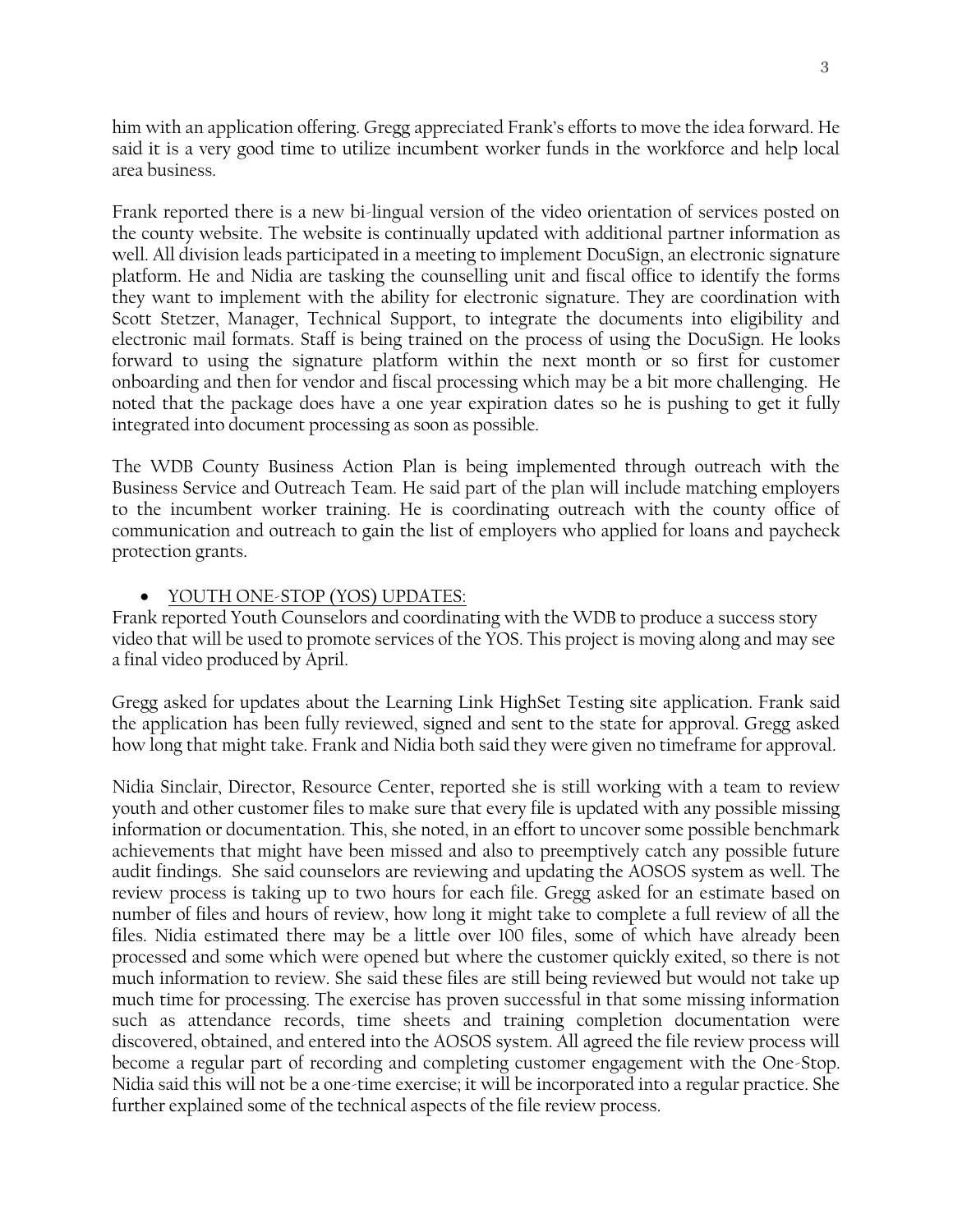Gregg asked and Nidia confirmed the Youth One-Stop does have a Financial Literacy component in place ready to go once more youth begin to engage. Jeff said that a new member of the BSR team was introduced by Matt Verney, Vice Chair. He said Ryan Bennett, Truist Bank attended that meeting and offered some of Truist's financial literacy programs for both youth and adults. Jeff will forward her contact information. She seemed very eager to help in any way she could to educate residents in the county. Gregg asked and Nidia confirmed that counselors are following up with training vendors to provide updates to credentialing and she has seen a growth in these outcomes. Gregg said we are seeing the value of follow-up even without the state's direction and it is a great use of this time and effort. Hearing no further questions, he moved on the next item on the Operations Agenda.

### • **BOARD OF SOCIAL SERVICES UPDATE**

It is the mission of the Camden County Board of Social Services to provide timely, efficient, costeffective delivery of social, medical, and economic programs in a compassionate and financially responsible manner. The Camden County Board of Social Services is accessible to disabled persons. (Follow the link for more information. [http://www.camdencounty.com/service/social](http://www.camdencounty.com/service/social-services/)[services/](http://www.camdencounty.com/service/social-services/)

Salama McFarland, Case Management Administrator, Board of Social Services (BSS) reported the Board opened its new customer service center at the Surrogate offices on March 8<sup>th</sup>. Customers are entering by way of a designated entrance and all screening measures are in place. The Board is still trying to serve customers by phone or virtually eliminating the need to enter the building as much as possible. Customers are still being encouraged to connect via phone, email or other types of contact. Staff is being trained to use the QLess scheduling system but have not used in for customers yet. They are still trying to get the process in place for transferring customers from one Que to another. Managers are still running test cases to see how it will work and discover any glitches in the system. The system is still not able to interface with the Board's CRM computer system. Gregg asked what the prognosis is for interface to work out. Salama was not able to give an answer for full interface and integration at this time and if so, how long it would take.

Salama reported staff is still participating in the voluntary call program. They are still contacting customers. Staff are facing some challenges with barriers or mental health concerns. Salama said staff will need better training on how to help customers in these types of situations. One Case Manager was very upset about not being able to get help for one customer. She said many customers are facing anxiety and depression challenges and how do we make sure frontline staff are able to deal with those types of situations. Nidia suggested considering someone on staff who is trained to support staff in mental health situations. Bob Weil, Chair, WDB asked if this type of training could be considered under the Incumbent Worker Training Policy. Salama asked her director about getting some type of specialized mental health training. The Committee discussed current challenges customers are facing and the need for more training. All agreed domestic mental health issues are an alarmingly growing trend and further training is needed. Bob encouraged any one on the committee to research more options for getting the One-Stop staff and partners further training to be able to better handle customer mental health concerns.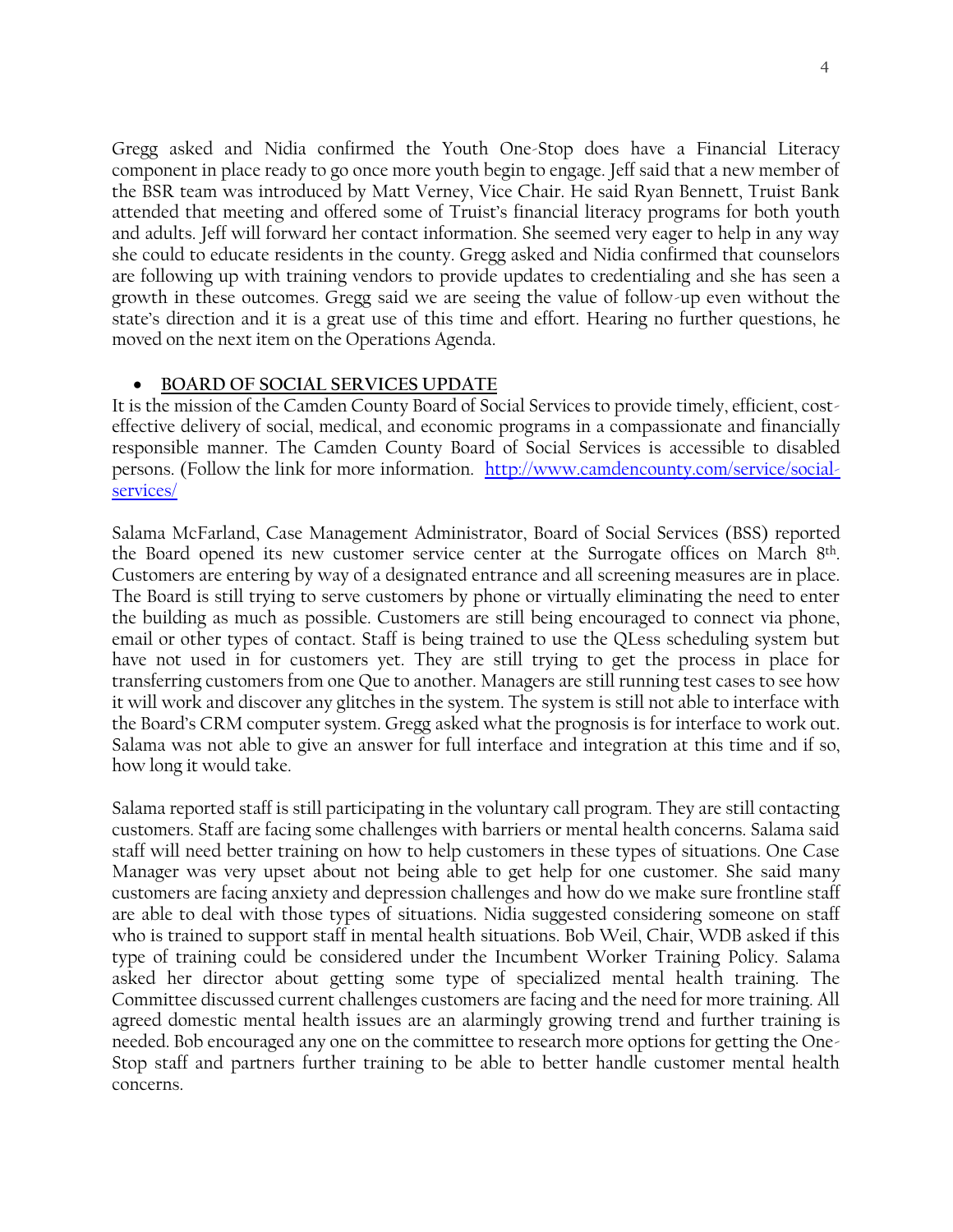Salama reported staff will have the Johnson & Johnson vaccine available to them. Staff will be able to make an appointment through the county website. Appointments will be send to the HR department so they can work out scheduling within the office.

Salama reported the Volunteer Work Activity Campaign that began December with phone calls to clients is continuing. She designated an outreach team to make calls using a phone script with the goal of providing information and awareness to services as well as additional options for facing challenges such as mental health during the pandemic. Child Care, as well as awareness to training and career planning opportunities, are also offered.

She reported calls to 895 SNAP participants, 777 TANF customers 928 GA customers. The latest number of interested customers referred for work activities was 31 SNAP, 21 TANF, and 19 GA. The total numbers currently participating in voluntary work activities is 1 SNAP, 49 TANF, and 100 GA. Nidia asked about what activities General Assistance (GA) participants are being referred to. Salama said most of these GA customers are participating in Drug and Alcohol programs. She is aware that providers are anxiously waiting for referrals. She recommended that these providers look at their programs for improvements and relative content so that customers want to be engaged, especially since these activities are on a voluntary basis. If participants don't see a benefit, they are likely not going to get engaged. Nidia said referrals are scheduled with a counselor, say yes to voluntary activities but once they find out what is involved they schedule and then do not show up. Nidia said she has counselors call the customer again to see if they can reengage them for testing so they can move on to training providers. They are just not getting a response. She instructs counselors to reach out 3 times to the customers and after that if there is no response they close the file. The Committee discussed the frustration regarding state waivers that have eliminated customer's incentives to engage in work activities. All agreed that while many families are facing personal challenges such a school closings and managing home care needs as well as elder care, they are not going to see a benefit to participation. Salama noted that Shani Johnson, Camden County College, Camden City Campus, held an outdoor event that seemed to be very successful. She said creativity is in order to encourage participants to want to be ready for getting back to work once warmer weather comes and thing begin to open up again. Getting kids back to in-person learning is also key to getting adult participants back to work. If more providers are getting as creative as the College then they will see more participation. The college is making more opportunities for individuals to participate in the evening and after regular school hours. This is a more personable approach and its getting good results. Shani is approaching recruitment in a more caring way. Once people know you care they are more likely to listen and get engaged. Nidia said that Shani Johnson and Dr. Lauren Hill, Camden County College, made a presentation to the other providers to give them some more creative ideas about recruiting. She said its up to the providers to review their program and content from soup to nuts and make relevant improvements that attract real participation.

Salama reported there were 1657 new applications filed for service in January and so far, as of February, there have been 614. Jeff asked if there was an update on the volunteer call campaign. He noted he has been praising the campaign, as a best practice, on calls with other WDB Directors and the Department of Labor and Workforce Development.

#### • **DVRS UPDATES & PROJECT SEARCH – JEFFERSON/KENNEDY HOSPITAL**

The Division of Vocational Rehabilitation Services provides counseling, training, education,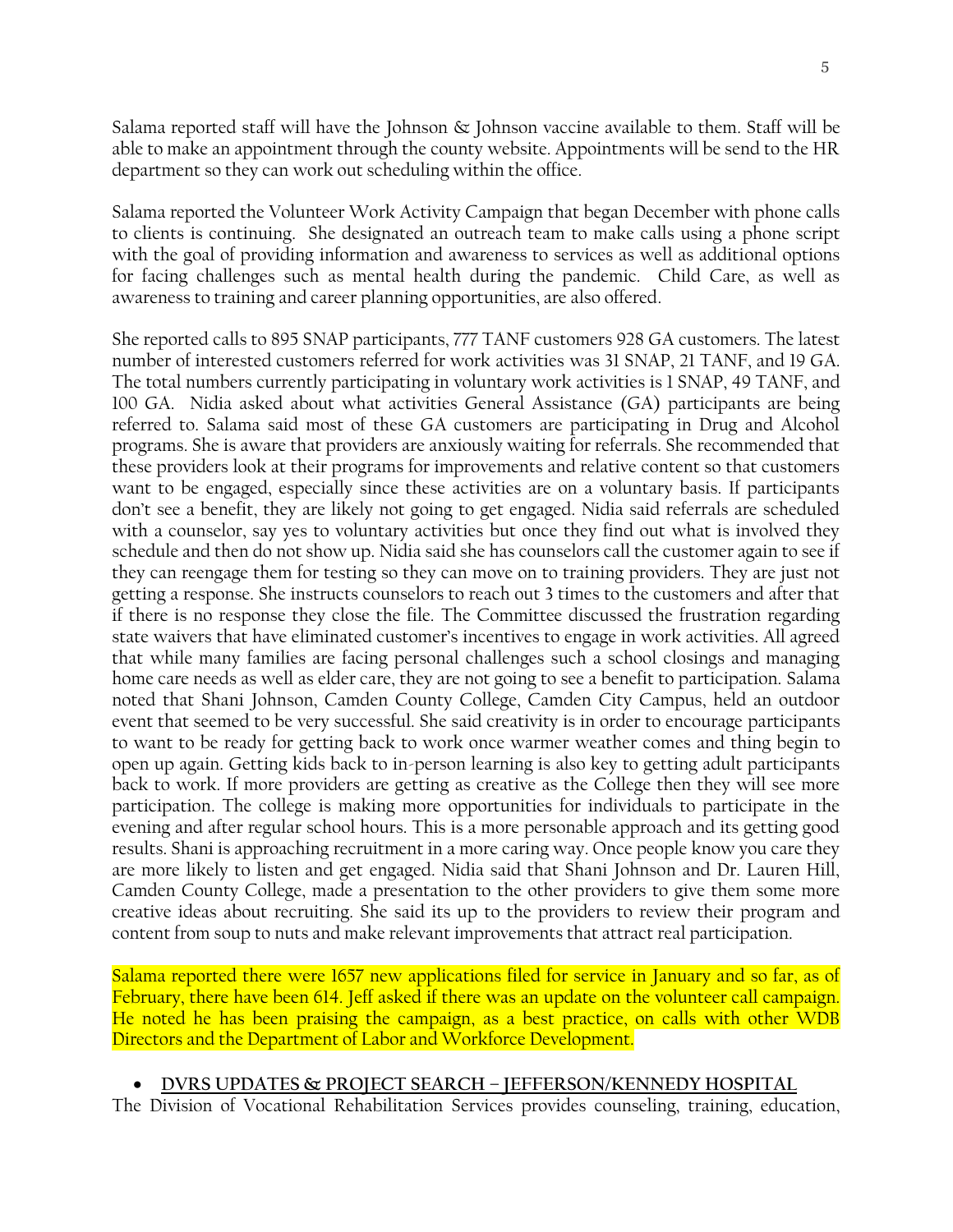transportation, job placement, assistive technology, and other support services to people with disabilities. (Follow the link for more information) <https://www.ncdhhs.gov/divisions/dvrs>

Jeff Deitz, Manager, DVRS, reported his division continues to service customers remotely and he is taking advantage of the down time to provide more training opportunities for staff. Staff is participating in training and group communication through ZOOM and Teams. Discussions are centering on creating more awareness and approaches that help staff better understand the added stress customers are going through.

Regarding Project Search, Jeff D. reported participants are gaining some successful outcomes through the Jefferson/Kennedy program. The TD Bank program is having more challenges with outcomes and will be looking to convert back to a fully-adult program in the coming program year.

Jeff D. noted staff is still trying to assist their customer base with personal challenges to navigating applications for assistance and unemployment claims. While there is not much that can be done to help, it is often times a caring person to listen and deescalate frustrations that seems to be some of service to customers.

# • **EMPLOYMENT SERVICES, DOL**

Employment Services provides Camden County with Career and Employer services including Temporary Disability Benefits, Family Leave Insurance, Maternity Leave, Unemployment Insurance, Social Security Disability and Workers Compensation. Services for employers included job candidate screening and recruitment. (Follow the link for more information) <https://www.nj.gov/labor/aboutlwd/>

Kristi Connors, Manager, Employment Services, DOL, reported she recommended someone to be hired for the employment service trainee position. She has not heard any updates to the status of that hire. She is also conducting interviews for the Supervisor One position vacated by Tom Thorn who retired last year before the pandemic. She will be sending her recommendation for that position to the state, but does not know what the turnaround time will be for processing. She said recommendation go to Human Capital Strategies, then to Civil Service and then back to the state. Each of those departments can approve or promote their own choice and she is also not sure how often they meet over hiring decisions and that is why it may take weeks. She expects the hire to go through; it's a matter of time and process. Gregg asked and Kristi confirmed that Trish MaGowen is still being considered for the Supervisor One position.

Kristi reported her staff completed the Spanish version of the Virtual Services Orientation video and it's not posted the website as Frank mentioned earlier. There is also a written copy of the directory translated to Spanish but she is not sure if that will make to the website but it has been shared with all partners. She said it could be posted as a labeled link so it does not clutter the page.

Kristi reported service check-ins since October 7<sup>th</sup> have numbered 3600 customers for services. She said virtual service request forms are posted to the new NJ website. Kristi said the State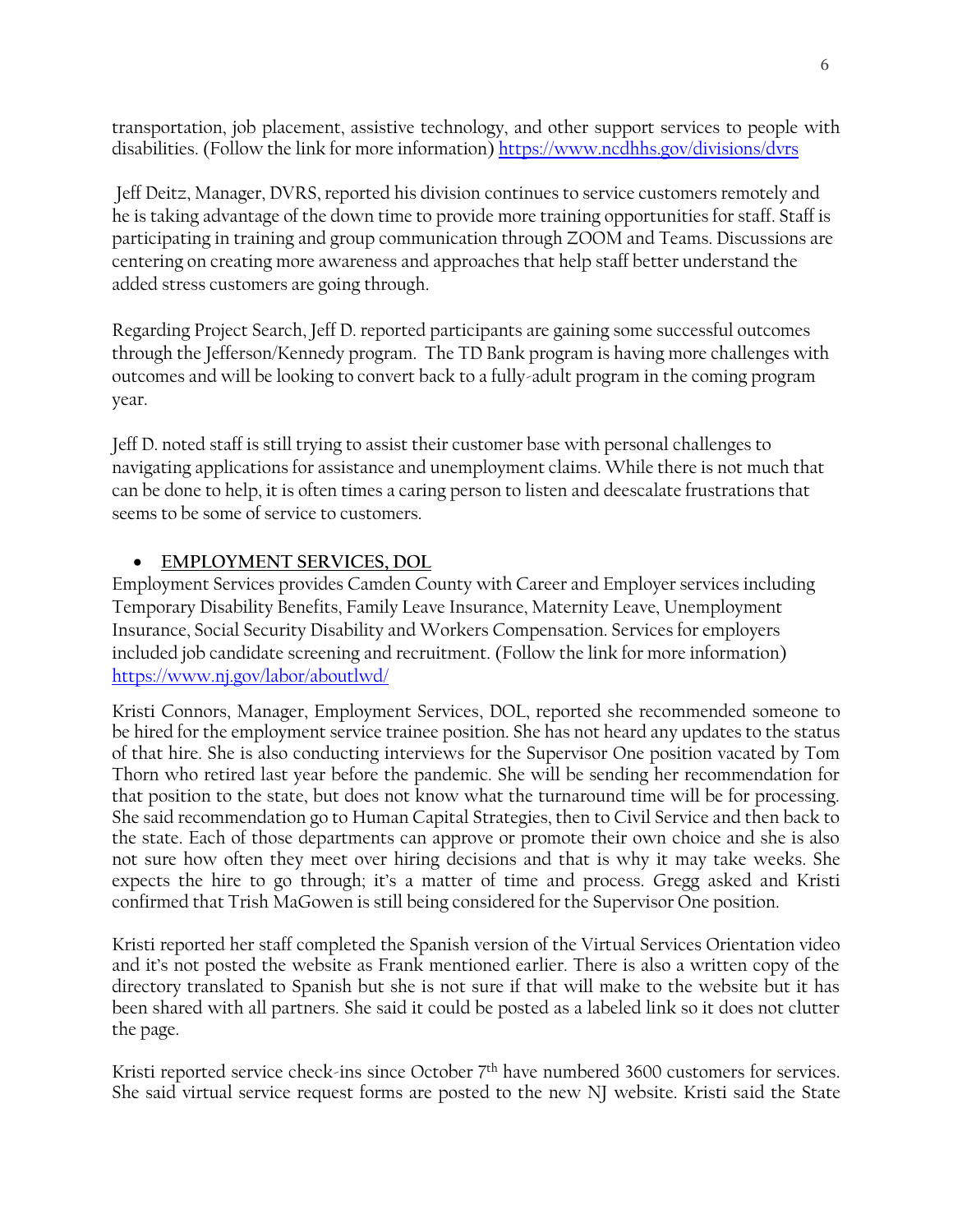launched a new website [www.careerservices.nj.gov](http://www.careerservices.nj.gov/) and the request form drops down as soon as the site is opened. There have been 1258 forms service requests referred by the state. With the old website there may have been 50-70 requests per week and now there are 70-100 requests per week and it is climbing. There is a percentage of UI customers using the form to request assistance with their unanswered claims even though the site clearly states not to fill out the form for that purpose. The site directs those customers to the UI link but obviously people, desperate for help are going to ignore the banner signage. Jeff asked Bob Weil, Chair WDB if he would be amenable to presenting these reported number of requests at the next WDB Quarterly Meeting. He felt it was important to let the members know how many people are requesting services. Bob agreed but Kristi noted that the numbers may be hard to report because they are mixed in with UI requests. She said the real numbers of claimant concerns are spread over and between all departments and partners as Frank and Nidia could confirm. It is a much bigger concern than what's being reported by the check-in and work flow reports. Frank and Nidia agreed. Kristi said she will try to find some kind of report to show what members would need to know in order to understand the vastness of the concern. She said even if the number is 5% of two million that is a huge amount. She will look for and reach out to contacts that might be able to provide more detail about the true number of customers we are serving that is not mixed up with those we cannot serve due to UI concerns. All agreed the data is important.

Kristi reported 580 customers have been referred for training. She will send an updated report as a follow-up to the meeting and going forward. Nidia asked and Kristi confirmed that number is up from 460 last month not in addition to.

Kristi reported her staff is in the process of creating a resume video. She said it will probably be completed in a week to two weeks. This is being created for the Jersey Job Club. Once it is completed it will be shared as a link with the Recourse Center and neighboring counties. Kristi has given the assignment to a new employee services trainee who has great technical skills and has been a great addition to her team. She is also using the newly developed intake form to enroll customers as they meet with career services of the PETS program to start with. She is also using the form to onboard customers who fill out the request form and then forwarded to an interviewer. She also did an online work search presentation for RSEA. She has streamlined the process and it is working out well. The form is successfully replacing a 144 page form that is supposed to translate to a spreadsheet. The form is also easier to upload to the AOSOS system. Nidia asked how many she was able to process. Kristi explained more of the technical details and promised to help Nidia convene training on how to process the form. She said her team worked out most of the glitches that might have arisen from using the process and has been very helpful.

Kristi also reported on a guaranteed income pilot program introduced in California. Residents in a town named in the article received \$500.00 per month for two years to 125 participants with no strings attached. She will share a link to the article that was said to have been successful in that participants in the program were twice as likely to gain full time employment. Most of the money was said to have gone to food and essentials. She said the article is interesting to people in our profession to get a different perspective this type of program that gained a measurable success.

Gregg asked if employment services staff is able to engage more customer participation by way of phone contact and virtual service with customers facing transportation and childcare issues.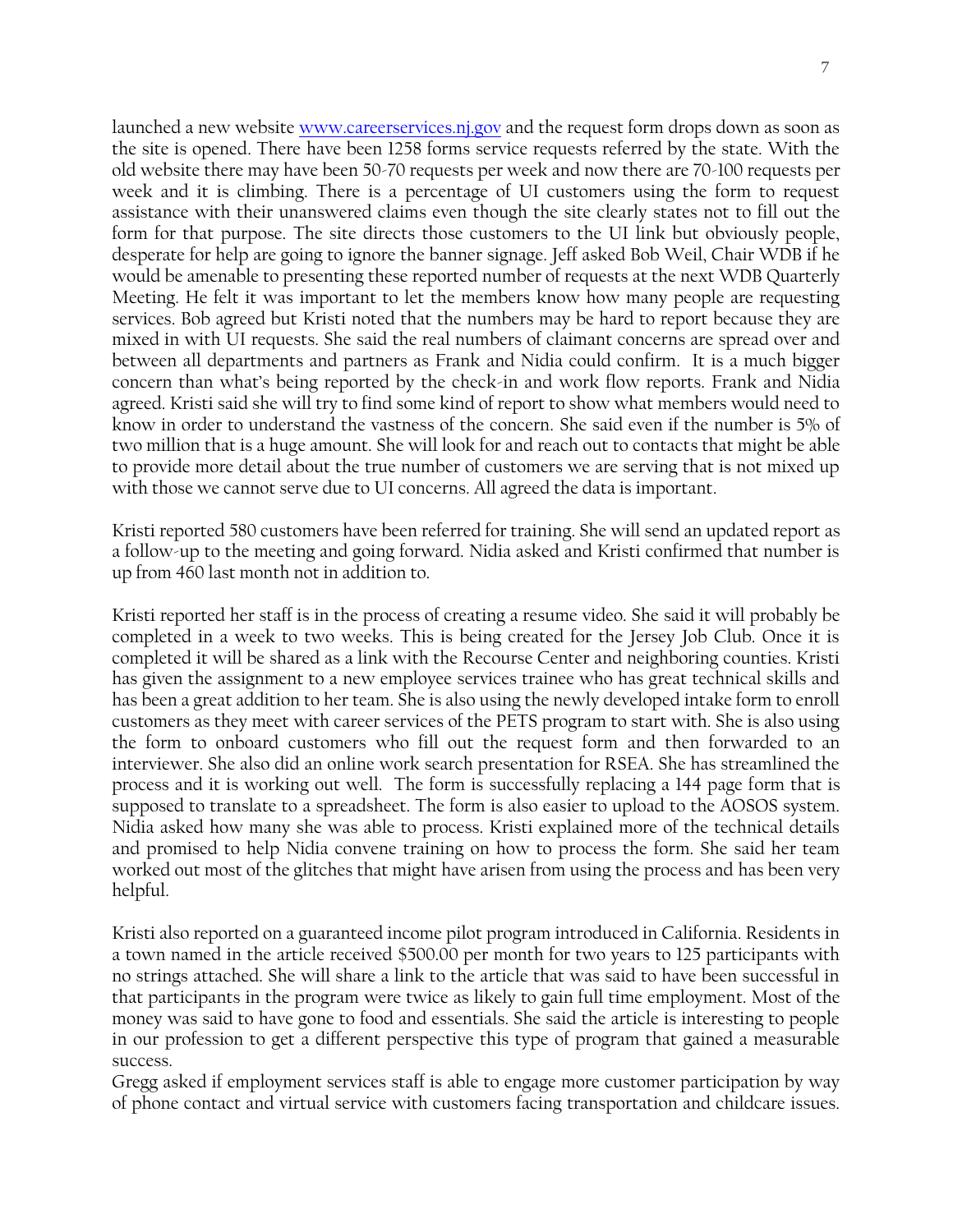He said it was mentioned in the last meeting that it seemed to be increasing participation. Kristi confirmed said RESEA participation has gone up from 35-40% to 50-65% participation. Since using the new form, there is a much better response to work search and obtaining documentation needed to enter in to the system. She said most all of the customer contact has been by phone so WIFI is not a problem. Gregg asked if Kristi has seen an increase in requests for Spanish speaking customer service as a result of posting that video to the county website. Kristi said it was only posted in the last week so she has not noticed any increase yet. She said so far there have been a steady 10% of customers asking for a bi-lingual help. She is not sure if the county has a way to measure or count clicks to the website in these areas of site traffic. The Committee discussed resumption of in-person services and possible directives from the state to maintain a hybrid form of virtual service going forward. All agreed that some form of staggered scheduling will remain in effect for the foreseeable months to come.

## • **REGIONAL ACTIVITIES**

Jeff reported Camden County and Atlantic County will be starting the Line School Training in April at the Anthony Canale Training Center in Egg Harbor Township, NJ. He said we are still in the process of finalizing details of the equipment and contract with Atlantic Cape Community College who will be conducting the training. The local area has two cohorts waiting for this training from 2019 and 2020 so it was decided not to run the other program this year until these two cohorts finished their training. Jeff said we will begin recruiting for 2022 later this year in the meantime candidates can be referred other counties who are conducting the WISE and GIE Math Courses this year. ACE approved this action. He reminded the committee that only Atlantic and Camden County are running the line training, the other counties are not. Gregg asked who get the insurance certificate to cover the liability of the line training. Jeff said the College will be covering that in their contract.

Jeff reported he is continuing to participate in the Camden Works Initiative bi-weekly call. The project is seeing many successful job placements. He will be participating in an Advisory Board meeting in the next two weeks and will be able to report new numbers at the next meeting. He reminded the committee that Kris Kolluri, CEO, Coppers Ferry Partnership, will be the featured speaker at the next WDB Quarterly Meeting on Wednesday, March 24th. He will be showing a compelling Camden Rising Video and speaking about the Camden Works successes since its inception.

Jeff reported meetings are continuing monthly with the State Employment and Training Commission (SETC) WDB Directors and Garden State Employment and Training Association (GSETA). It was decided at the GSETA Board meeting on Wednesday to cancel the GSETA Employment and Training Conference, October 2021. The Executive team elected to offer multiple trainings through the GSETA Institute during the month of October. It is planned to offer a series of virtual trainings similar to what would have been offered in-person at the live event. A change is location and many uncertain COVID response factors still a concern added to the decision making process. Gregg asked and Jeff confirmed that proposals were considered to host the event through a professional virtual hosting platform. This may be a chosen platform for the series of offerings in 2021 and a future consideration as well for a 2022 conference.

## • **CONSORTIUM & INDUSTRY PARTNERSHIP UPDATE**S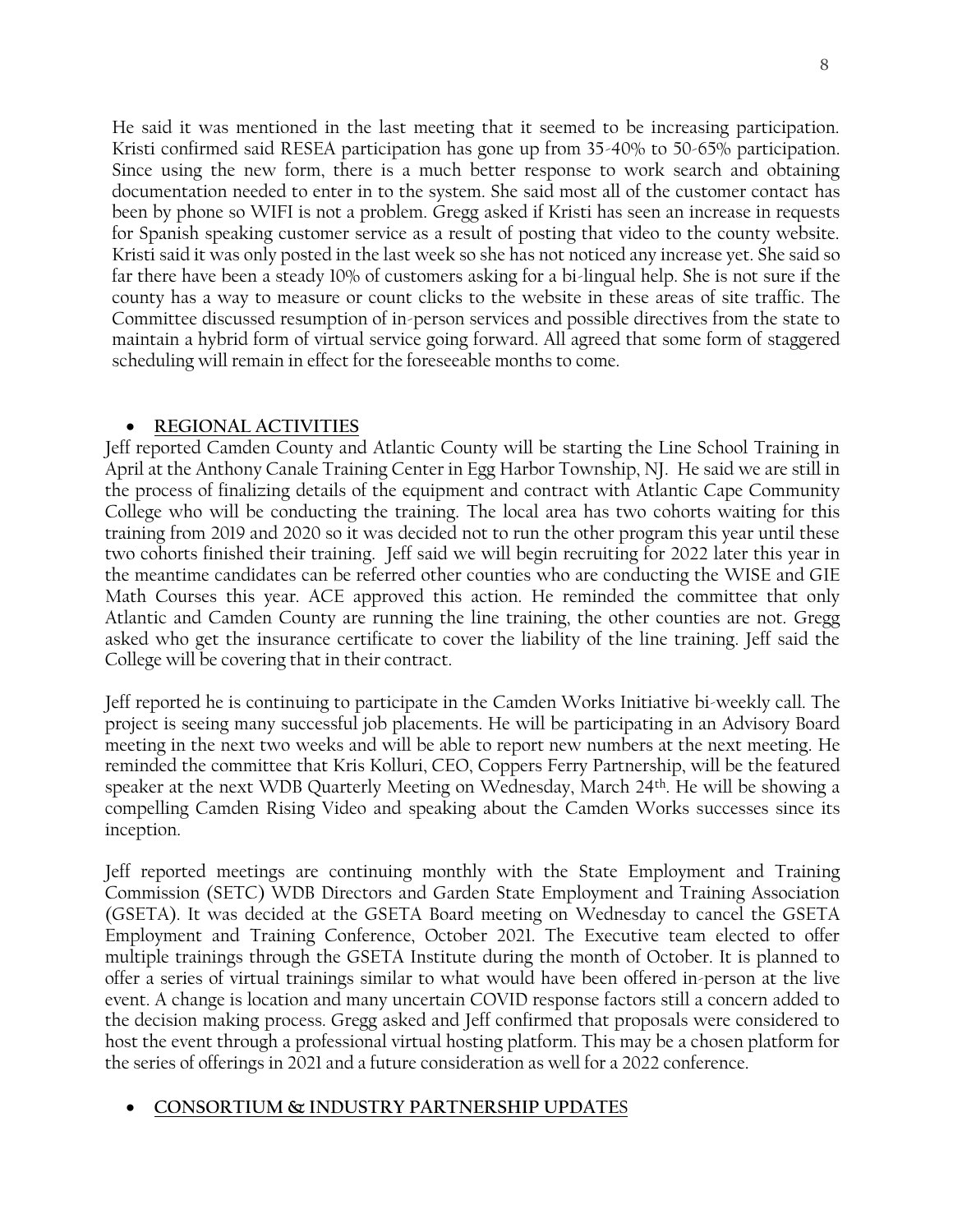Jeff reported the Prologis Pilot Training Program is going well. The pilot program initiative is being sponsored by Prologis, which is a national leader in transportation, distribution, and logistics. The free online 20-hour pilot training program was created by a company called JFF. The goal of the program was recruit 800 participants in Phila, and New Jersey for jobs with such companies as Amazon, FedEX, Nation Freight and others. The program ran through the end of February 2021. There were over 1400 participants signed on as of the end of the month. Some were completed and some are still going through the online training modules. Gregg asked if the WDB will get credit for individuals referred from local area. Jeff said participants are not able to be entered in the AOSOS system but Philadelphia Works is providing some good reporting that could be used in the regional strategic plan. Kristi said she could provide a short form that participants would fill out so they could be entered into the system as a local office contact. It will not affect common measures. Jeff said participants haven't registered with us directly and they could be from other areas in south jersey.

## • **BUSINESS SERVICES (BSR)**

Jeff reported the Business Services and Outreach Team met on Thursday, March 11th . Jeanne Page-Soncrant and Ricky O'Hara, Veterans Rep. continue sending their regular reports of employer engagement and continue to work on the Job Matching Initiative. The team discussed the launch of the State's new website. Jeff said Jeanne was happy to announce making a good contact with Virtua and she will be inviting this person to the next BSR meeting. The meeting was also attended by Ryan Bennett, Truist Bank, recommended by Matt Verney, Vice Chair, WDB. Jeanne also hosted a virtual recruitment for Student First Bus Drivers. Kathleen is helped Jeanne with tracking participation in this recruitment.

Jeff also reported on a new program being offered by the state through a company called Metrix SkillUP. Some local areas paid for the licensing to offer free online trainings to customers in their local area. Since the initiative has been successful, the state has decided to pick up the cost for all counties and offer statewide to all residents for a period of eight months. Participants will be able to brush up on office skills and take some online training that may lead to credentialing. Trainings for frontline staff and administrators will be forthcoming and the launch will be announced within the next month. The Committee discussed questions about the program. Jeff encouraged everyone to participant in the training.

Jeff reported the NGO will be announced for the Summer Youth Employment program. The local area will apply and there are employers interested in accepting youth.

# **QUARTERLY BOARD MEETING**

The next WDB Quarterly Board of Trustees meeting is scheduled for Wednesday, March 24th @8:30am via Zoom Conferencing. Kris Kolluri, CEO, Coppers Ferry Partnership, will be speaking about the Camden Works Initiative.

## **NEXT MEETING**

Hearing no further questions, Gregg thanked the committee. The next Operations Committee will be scheduled on Friday, April 9, at 9:00am via Zoom Conferencing.

Submitted by: